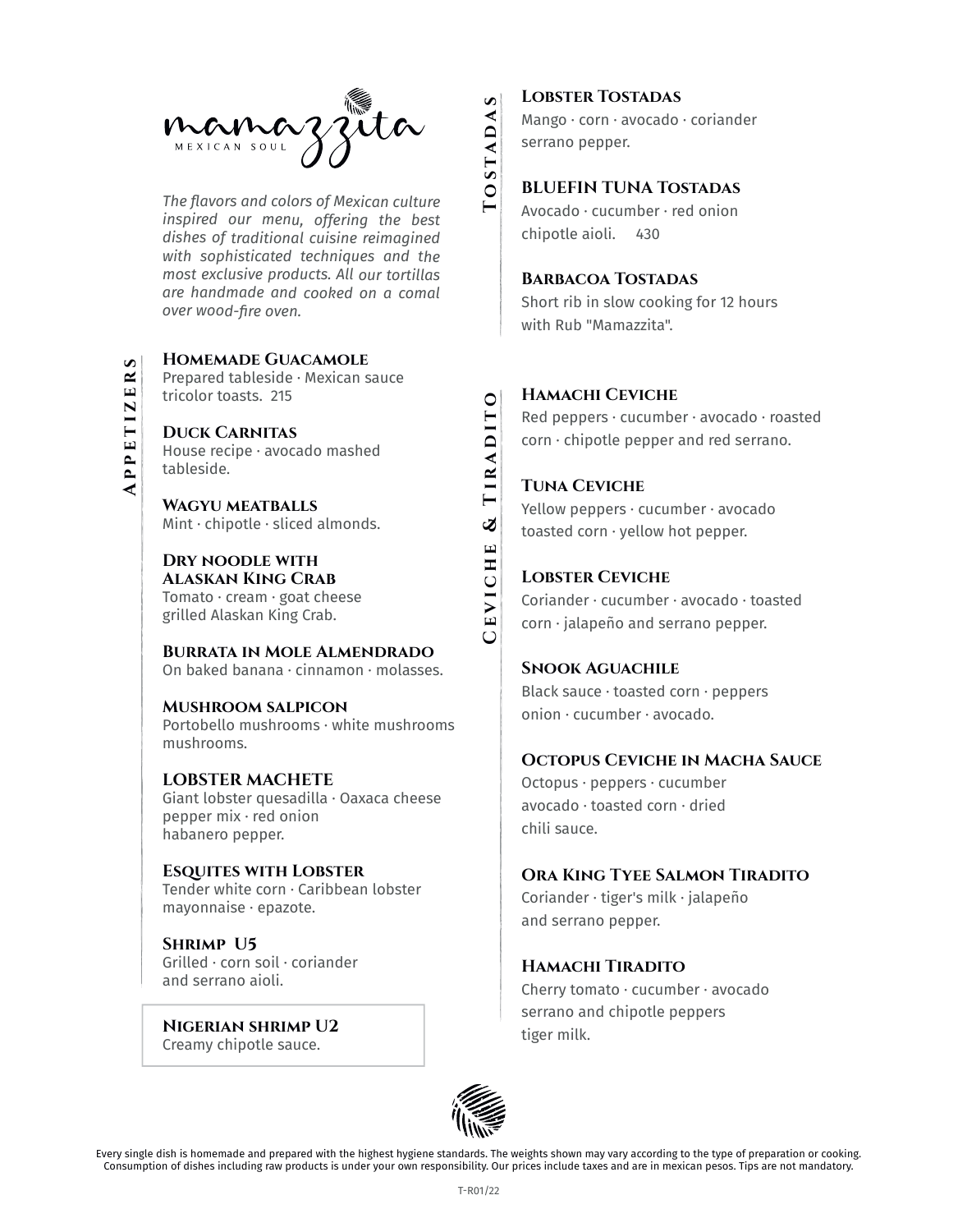## **TORTILLA SOUP**

Pasilla and guajillo peppers · feta and goat cheese · crispy corn tortilla.

**Corn Duo Soup**

Yellow corn cream · huitlacoche cream roasted corn.

**salad with macha sauce**  Lettuce · avocado · cherry tomato peanuts · sesame · dried chilies.

**Cesar salad** Anchovies · grana padano cheese croutons.

**Pico de Gallo Salad** Pineapple · orange · peanut worm salt aioli.

#### **Spinach salad with goat cheese**

Vegetable mix from the garden pumpkin seeds · spicy orange chutney.

**Mushroom sope a la diabla** White mushroom and cremini · black beans chipotle peppers and guajillo.

**Deconstructed seafood tamale** Shrimp · squid · mussel guajillo chili and chipotle.

## **Lobster infladita**

Chipotle cream · goat cheese peppers.

**Octopus huarache** beans · chipotle cream · avocado cilantro.

## **Quesadilla with wild mushrooms**

Trumpetter mushrooms · porcini champignon · cremini and white mushrooms · serrano pepper.

## **Quesadilla with Rajas Poblanas**

Grasshoppers · roasted · serrano sauce.

## **branzino in holy leaf** Coriander seed · lemongrass pepper trilogy.

**RUBBED CATCH OF THE DAY** Grilled · guajillo chili · cumin.

**Chef's specialties**

HEF'S

 $\cup$ 

SPECIALTIE

S

**Lobster Pozole** Lobster · white corn · oregano.

**Grilled Caribbean lobster** Habanero mojo.

**Grilled Ora King Salmon** Crusted with three chilies · hibiscus chutney corn.

## **Grilled octopus**

5 Pepper adobo · peanuts · sesame seeds.

## **Swiss Seafood Enchiladas**

Sea bass · octopus · scallops · shrimp Swiss cheese · cream · serrano pepper and jalapeño.

## **ALASKAN KING CRAB CLUSTER**

- To share - Charcoaled · Habanero lime aioli.

## **Organic Chicken**

**with Artisan Mole** Organic chicken breast · homemade mole.

## **Kurobuta Pibil Cochinita**

Kurobuta pork belly · achiote · citrus fruits onions tanned.

## **Barbacoa de Pueblo**

Short rib in slow cooking for 12 hours with "Mamazzita" Rub.



#### **Divorced Wagyu** *Exotic and highly valued · A5 quality exceptional marbling · refined taste*

Green sauce · red sauce · 200 g.



Every single dish is homemade and prepared with the highest hygiene standards. The weights shown may vary according to the type of preparation or cooking. Consumption of dishes including raw products is under your own responsibility. Our prices include taxes and are in mexican pesos. Tips are not mandatory.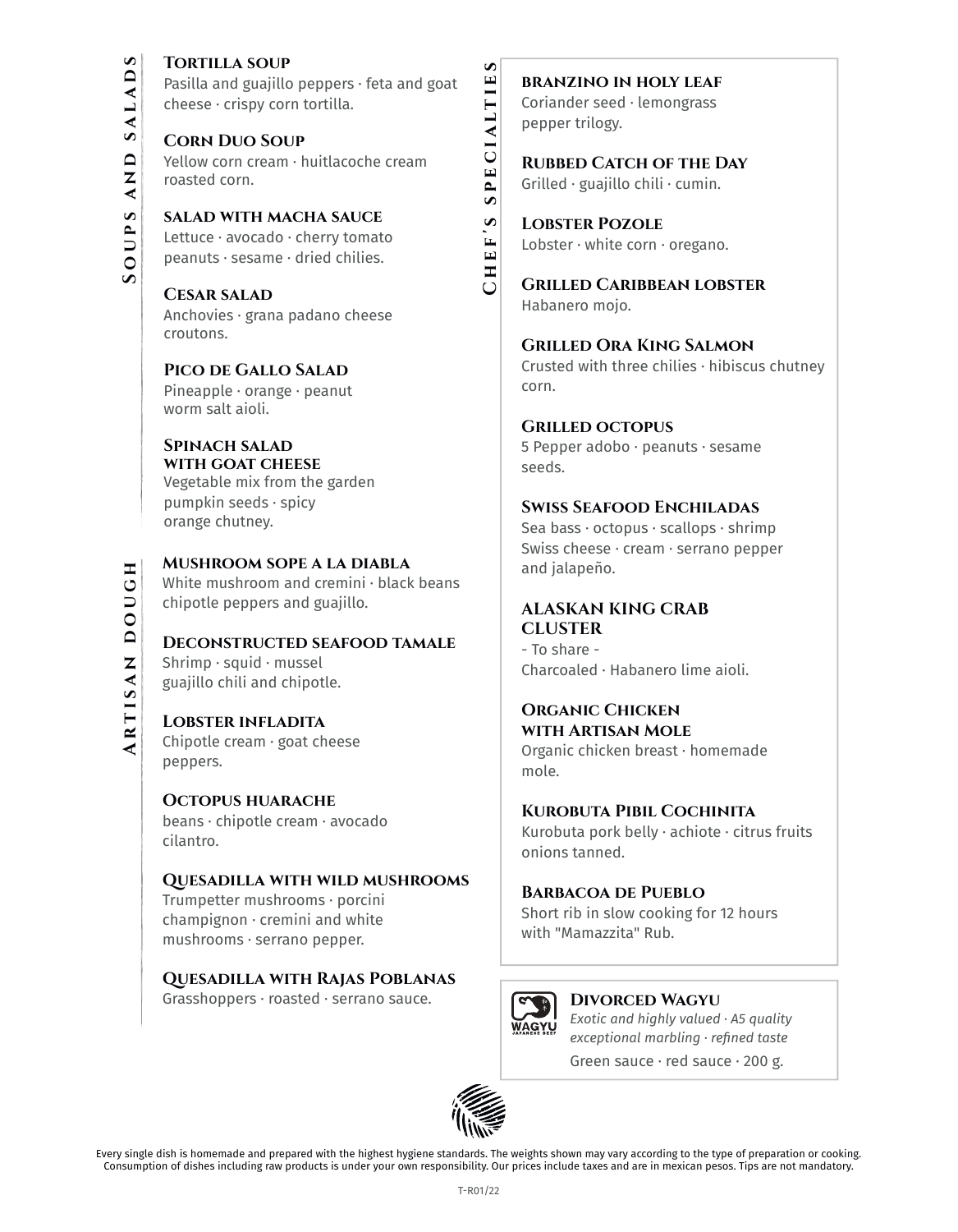*USDA prime quality, all our steaks and are served with nopal, green onion, and tomato brulle.* 

**Rib Eye** 400 g

**New York** 400 g

**Beefsteak** 330 g

**Roast Beef** 350 g

**TaquerIa (3 pieces)**

Consumer of distinguished and the mean performance of the consumer performance of the consumer performance of the consumer performance of the consumer performance of the consumer performance of the consumer performance of **Beef Rib Barbecue Tacos. Marinated Shrimp Tacos**. **Nopal Tacos with organic vegetables. Roast beef tacos. Usda prime fillet tacos.** 

**Lobster Tacos.** 

**adobo Kurobuta pork tacos.** 



## **Chocolate Brownie** Served warm · chocolate chips · vanilla ice cream · dulce de leche sauce · chopped walnuts.

**Red Fruit Cheesecake** Vanilla cookie base · red fruit compote.

**Churro Pretzel** Covered in white chocolate · caramelized popcorn · pretzel crowbar · vanilla caramel sauces.

## **Carrot Roll** Cream cheese bitumen with white chocolate nuts · blueberries · raisins · grated

coconut.

**Pear Crisp** Phyllo pastry filled with pears and frangipane cream · vanilla ice cream.

**Tres Leches Traditional Cake** Filled with diplomatic cream and fresh strawberries · flambéed meringue.

**Apple Crumble** Organic apples · cinnamon vanilla crumble · vanilla Ice Cream.

## **Homemade Coconut Flan**

Coconut ice cream · peanut candy.

**Rice pudding Crème Brûlée** Fresh strawberries · cinnamon · donut.

**Churro Funnel Cake**

Vanilla ice cream · Salted caramel sauce.

**Corn Cake** Served warm · caramel sauce dulce de leche ice cream.

**Popsicles** Chocolate and 24 K Gold coating · peanut marzipan · flambé marshmallow.

Every single dish is homemade and prepared with the highest hygiene standards. The weights shown may vary according to the type of preparation or cooking.<br>Consumption of dishes including raw products is under your own resp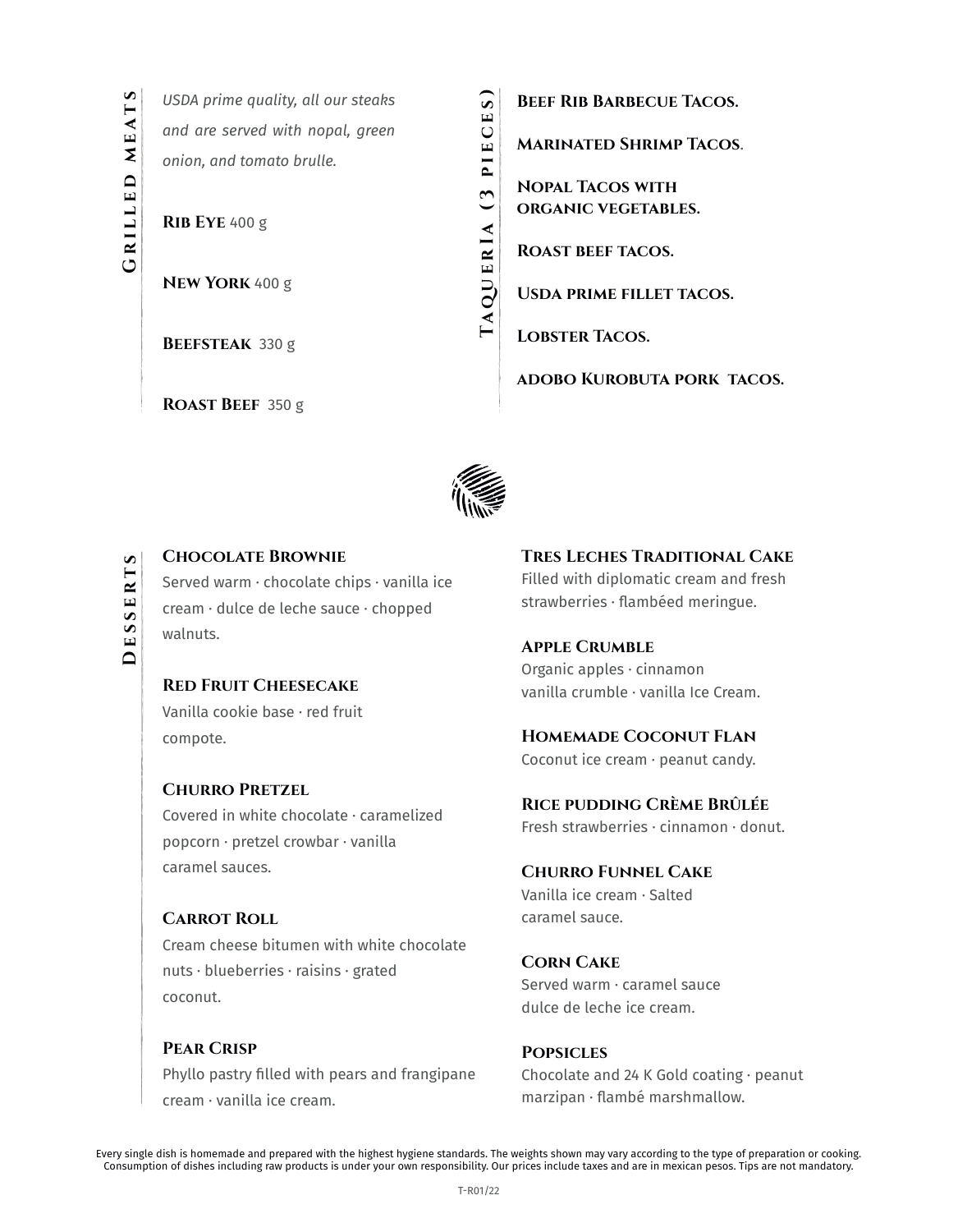## **MAMAZZITA**

Coconut infused 400 Conejos reposado mezcal Ancho Reyes poblano pepper liqueur · corn liqueur muscavado sugar · angostura bitters.

## **Call Me Señorita**

Ketel One vodka · yellow Chartreuse · pineapple cubes lime juice · turmeric · passion fruit syrup tonic water.

#### **Besito**

Montelobos espadin mezcal · Grand Marnier lime juice  $\cdot$  cinnamon syrup  $\cdot$  fig cordial  $\cdot$  orange juice.

## **Cha Cha Cha**

Tanqueray Ten infused with hoja santa green Chartreuse · lemongrass syrup · tonic water.

## **Morena Mía**

Herradura Silver tequila · Ancho Reyes liqueur tomato juice · bloody mary mix · lime juice homemade pineapple soda.

#### **Made in Mexico**

Don julio 70 tequila · 400 Conejos mezcal infused with habanero pepper · blue curacao · pineapple cubes orange juice · ginger syrup · lime juice.

## **Piel Canela**

Zacapa 23 rum infused with cinnamon and vanilla Frangelico · melon "horchata" · spice syrup ground cinnamon.

## **La Incondicional**

Union mezcal · Ancho Reyes poblano pepper liqueur  $t$ amarind cordial · pineapple juice · hot pepper syrup.

## **La Incondicional**

Union mezcal · Ancho Reyes poblano pepper liqueur tamarind cordial · pineapple juice · hot pepper syrup.

#### **ZAZIL HA**

Michelob Mango Peach · serrano pepper · pineapple · basil

#### **Bandido**

Clase Azul reposado tequila · Napoleon Mandarin mandarin · orange juice · lime juice hot pepper syrup.

#### **Cielito Lindo**

Don julio 70 tequila · Aperol · mango-habanero cordial · habanero · lime juice · ginger syrup Marbella sparkling wine.

#### **Aluxe**

Don julio 70 tequila · Cointreau · pineapple-chaya cordial · grapefruit juice · pineapple juice lime juice · passion fruit syrup.

#### **Amor a la mexicana**

Montelobos Tobala mezcal · sweet sorrel-morita pepper infusion · soursop pulp · lime juice